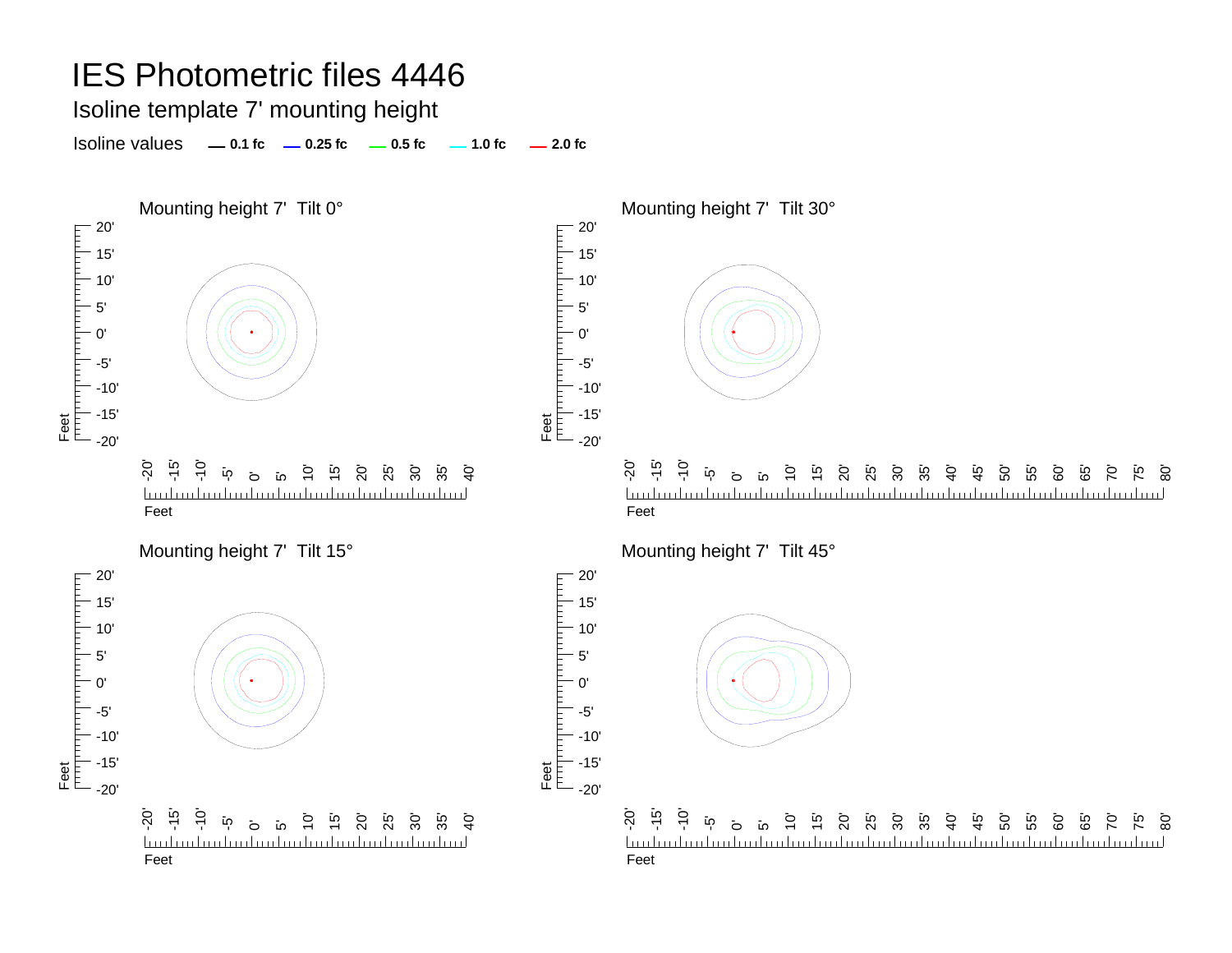Isoline template 9' mounting height

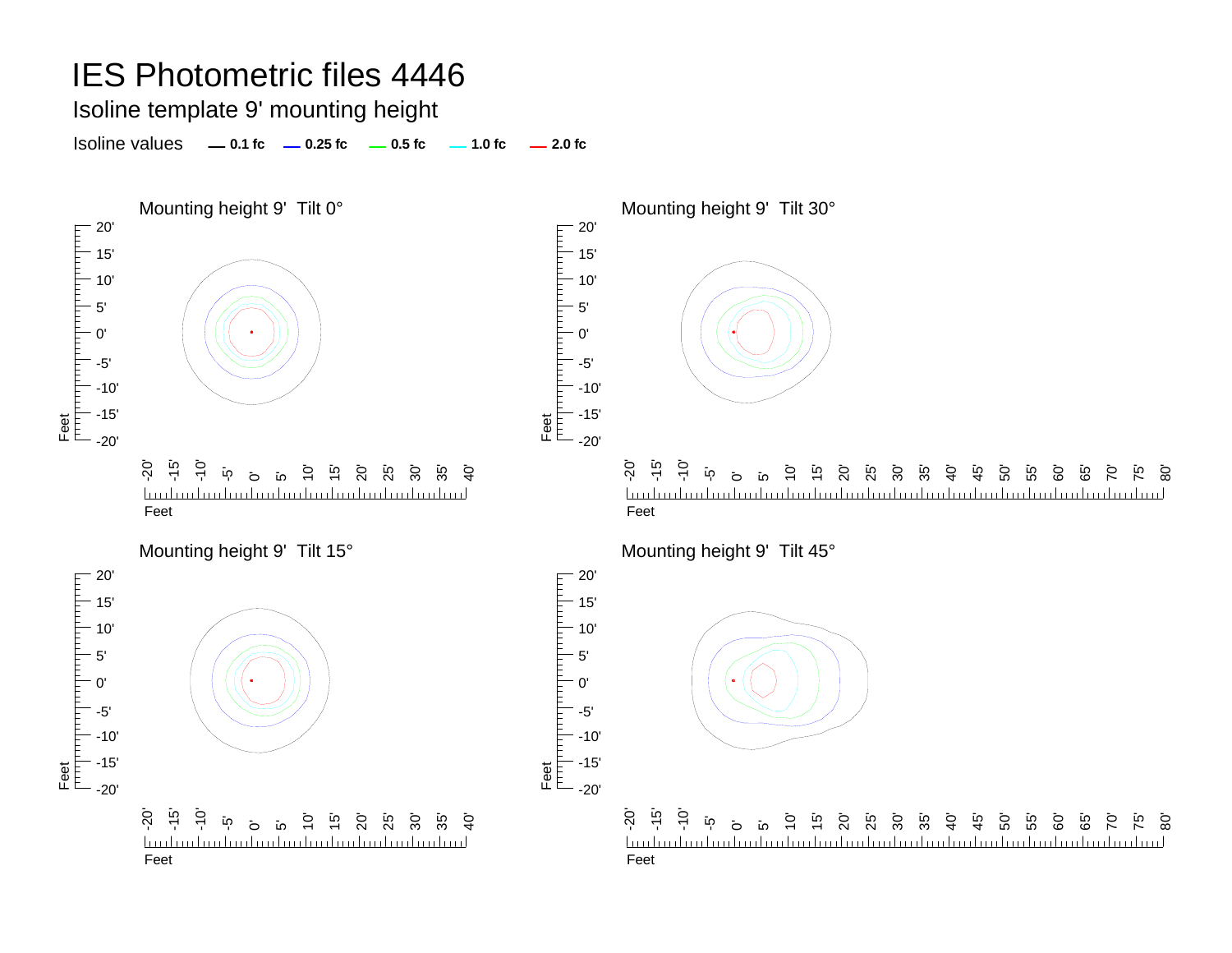Isoline template 11' mounting height

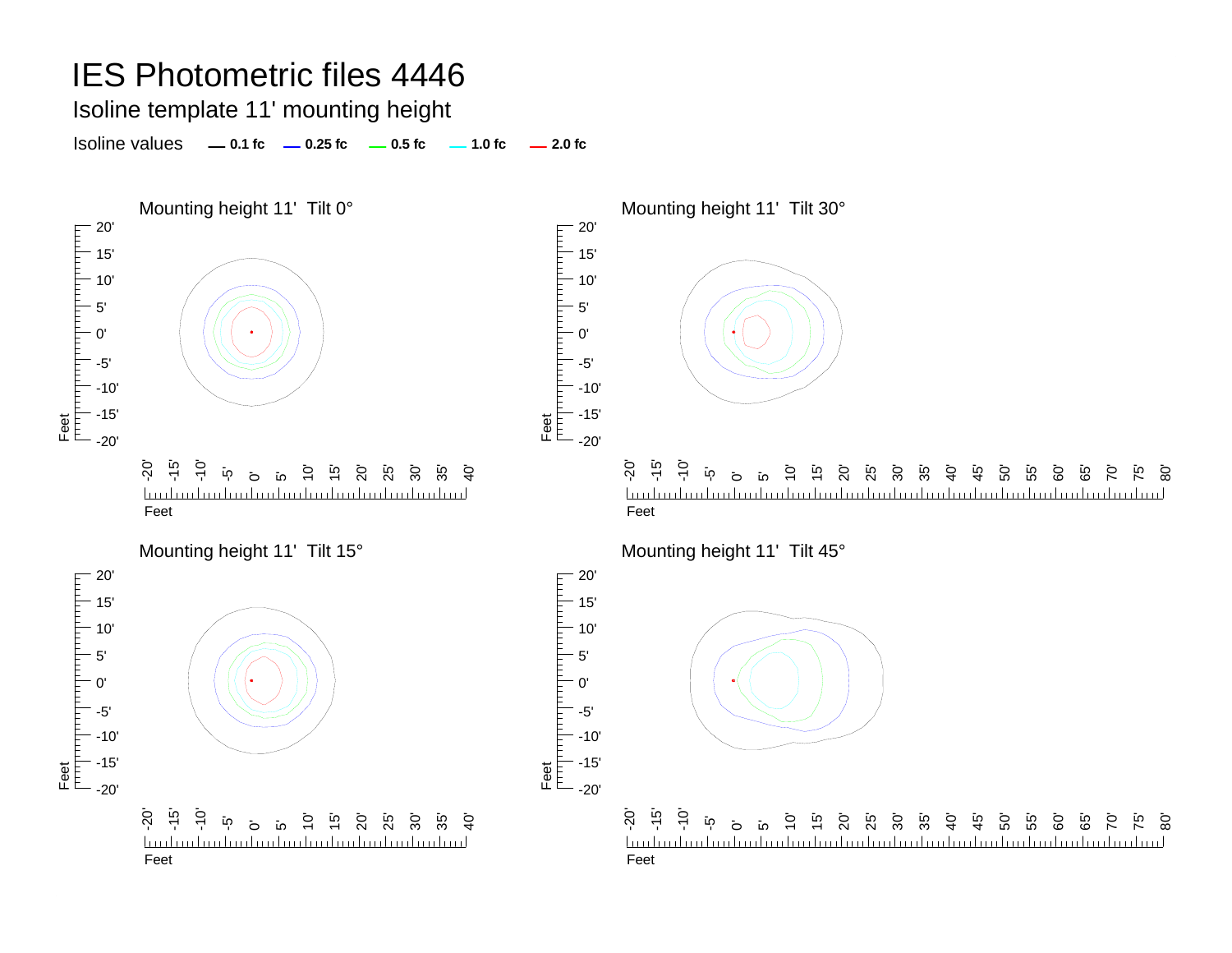Isoline template 15' mounting height

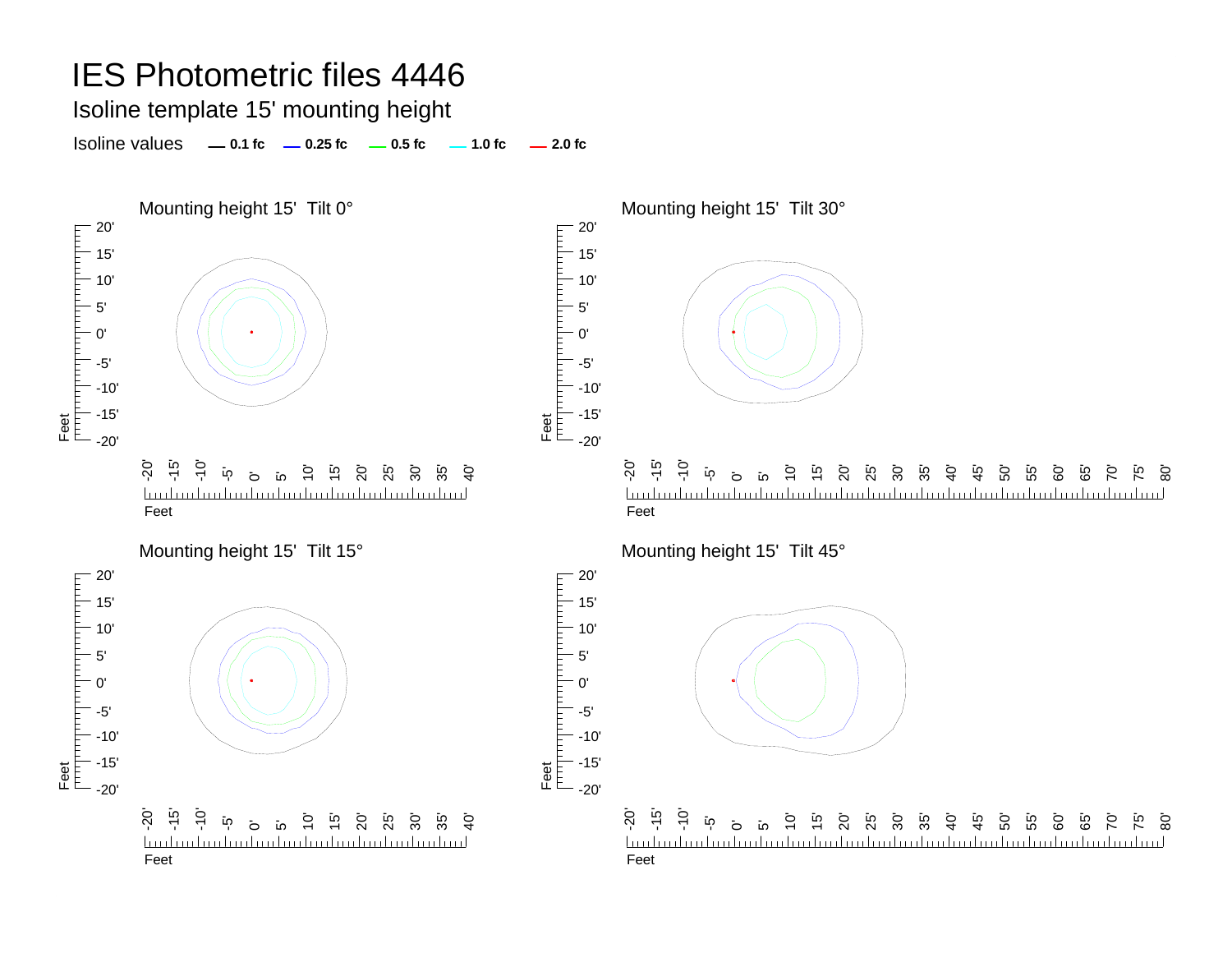Isoline template 20' mounting height

Isoline values **0.1 fc 0.25 fc 0.5 fc 2.0 fc 1.0 fc**





Feet<br>|<sup>|||||</sup>|<sup>|||||||||</sup>||

5'

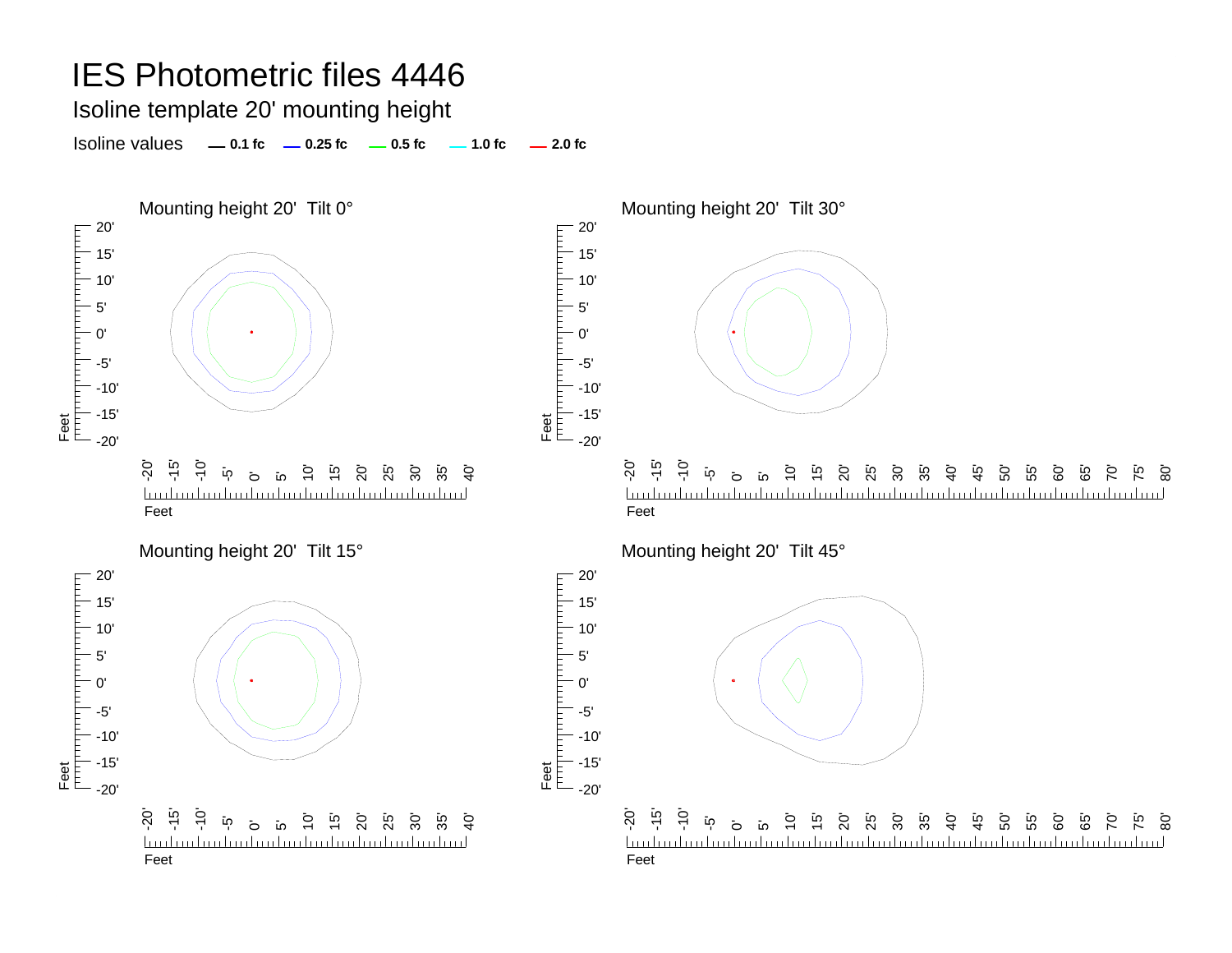Isoline template 25' mounting height

Isoline values **0.1 fc 0.25 fc 0.5 fc 2.0 fc 1.0 fc**



Feet

Feet<br>|<sup>|||||</sup>|<sup>|||||</sup>||<sup>|</sup>

5' 0'

-5'